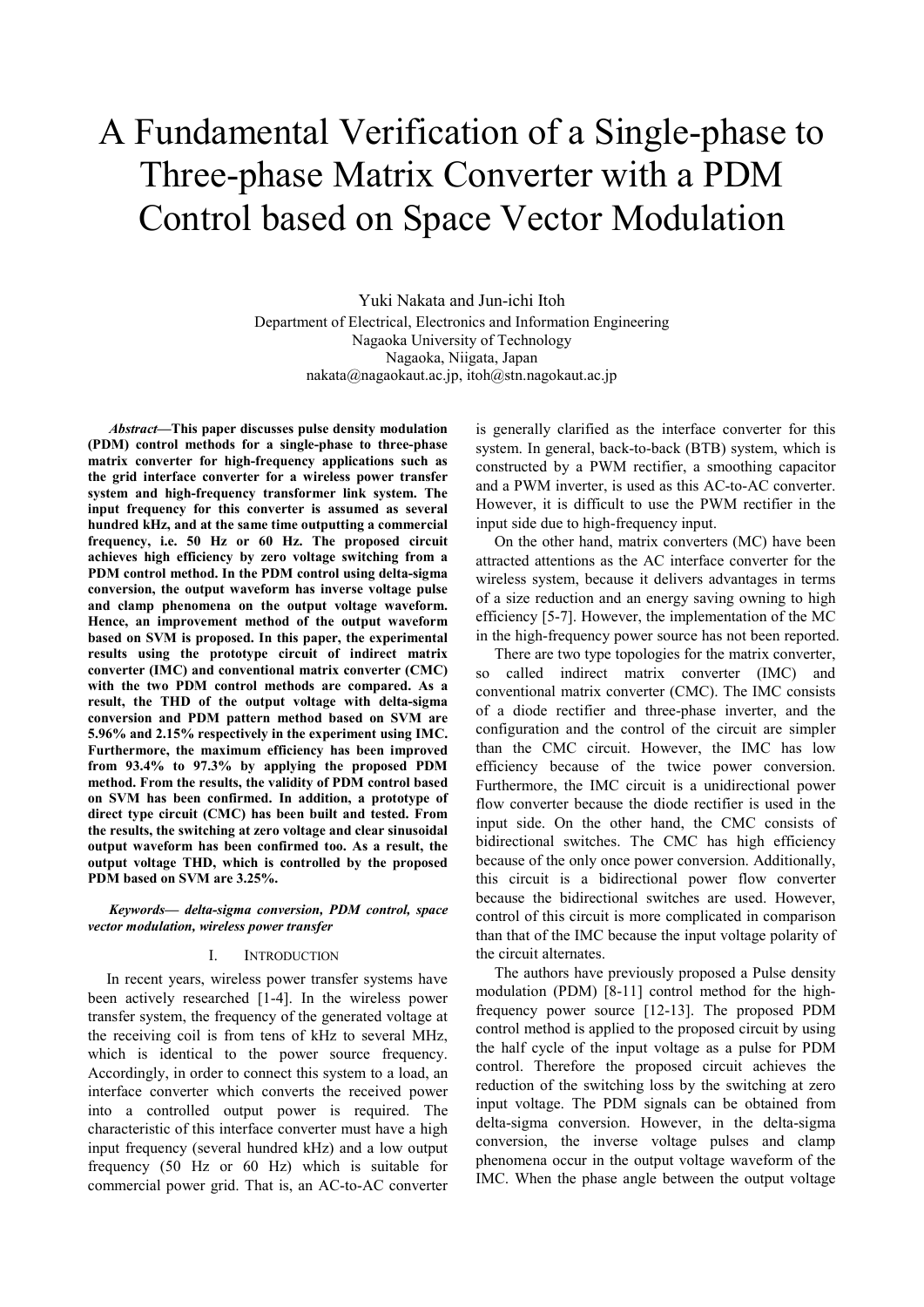and current becomes larger instantaneously, the DC link current flow backward to the power source and DC link voltage is clamp to snubber capacitor voltage because the DC link current cannot flow toward the power source. Therefore the clamp phenomenon of the output voltage occurs. Additionally, in CMC circuit, the clam phenomenon does not occur because the power regeneration is allowed in the CMC.

In this paper, the PDM control based on space vector modulation (SVM) is proposed in order to solve these problems and improve the quality of output waveform. The proposed method generates switching patterns based on SVM in order to minimize the phase angle between output voltage and current. Therefore, there are no clamp phenomena on the output voltage waveform of the IMC. This paper compares and investigates the two PDM control methods, which are based on the delta-sigma conversion and SVM are compared and investigated from the experimental results using the prototype circuit of IMC and CMC. Firstly, the configurations of the proposed circuit are introduced. Secondly, the PDM control strategy using the delta-sigma conversion and the proposed PDM method based on the SVM are discussed. Next, the validity of the proposed method is confirmed in the experimental results using the prototype circuit of IMC. Finally, the proposed PDM control method is applied to a prototype circuit of CMC, and the basic operation of the proposed PDM control in direct type circuit is confirmed.

#### II. CIRCUIT CONFIGURATION

#### *A. System Configuration*

Fig. 1 shows a configuration of the wireless power transfer system. The receiving coil voltage is a highfrequency AC, which has same as the frequency of the source. In order to connect to the commercial grid, a single phase AC to three phase AC converter is required as an interface converter.

The interface converter inputs several-hundred-kHz sinusoidal waveform, and outputs the low-frequency waveform such as 50 Hz and 60 Hz. Hence, PDM control which uses a half cycle of the input voltage as a pulse can be applied to the interface converter.

Therefore, the use of the matrix converter as an interface converter for wireless power transfer system is proposed. The matrix converter has high frequency by applying proposed PDM control. The detail of PDM control is explained in next section.

### *B. Indirect Single-phase to Three-phase Matrix Converter*

Fig. 2 shows circuit configuration of the proposed single-phase to three-phase IMC. This circuit is constructed from a diode rectifier as an input interface and a three-phase inverter for the rear side. Since this converter does not required electrolytic capacitors in the DC link, the lifetime is longer and the size is more compact than the conventional system, which is



Fig. 1. Configuration of the wireless power transfer system.







Fig. 3. Single-phase to three-phase conventional matrix converter.

constructed by a PWM rectifier, electrolytic capacitors and a three-phase PWM inverter.

The IMC has low efficiency because the power conversion number of the IMC is twice. Furthermore, the IMC circuit is a unidirectional power flow converter because the diode rectifier is used in the input side. However, the control of the circuit are simpler than the CMC circuit because the inverter is controlled only.

Note that, in the experimental circuit, a snubber circuit is connected to the DC link as a protection circuit. It is constructed by a diode, a small capacitor and a resistor.

The prototype of this circuit configuration is used in the first experiment, in order to compare two PDM methods, which is explained in chapter III and confirm the validity of the proposed method explained in section III-C.

#### *C. Single-phase to Three-phase Matrix Converter*

Fig. 3 shows the circuit configuration of the proposed single-phase to three-phase CMC. This circuit is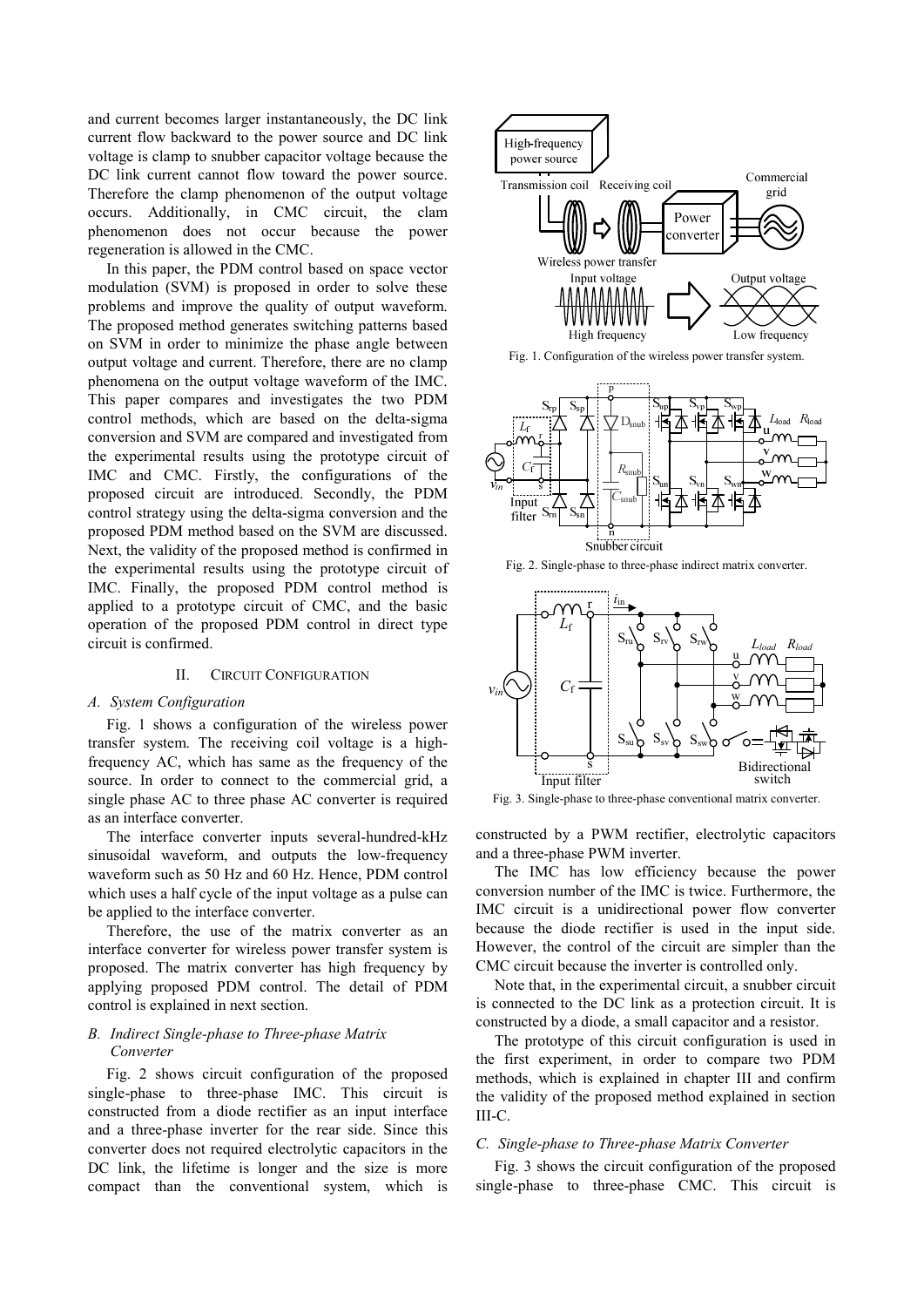constructed by six bidirectional switches. Since this converter does not require electrolytic capacitors in the DC link, the lifetime is longer and the size is more compact than that of the conventional system, which is constructed by a PWM rectifier, electrolytic capacitors and a three-phase PWM inverter. Further, the efficiency of a CMC is higher than a conventional system because the conversion number is reduced in comparison with the conventional system. However, control of this circuit is more complicated in comparison than that of the IMC because the input voltage polarity of the circuit alternates.

Note that, in the experimental circuit, a snubber circuit is connected to the output side of the converter as a protection circuit. It is constructed by a diode, a small capacitor and a resistor.

The prototype of this circuit configuration is used in the second experiment, in order to confirm the basic operation and validity of proposed PDM method explained in section III-C in CMC.

#### *D. Design of the Input Filter*

The impedance matching is important on the circuit for the high-frequency application. In this system, the input filter is connected to the input side as an impedance matching circuit, which can match the impedance of the voltage source and the circuit. The design method, which matches the impedance  $Z_{\text{in}}$  to 50  $\Omega$  is explained in this section because the general high-frequency power sources have 50  $\Omega$  of matching impedance.

Fig. 4 shows the configuration of input filter. It is constructed from a reactor  $L_f$  and a capacitor  $C_f$ . The impedance of the load connected to the filter is expressed by resister  $R_{load}$  as shown in Fig. 4. The value of  $L_f$  and  $C_f$ are decided in order that the real part of the synthetic impedance equals to 50  $\Omega$  and the imaginary part equals to 0  $\Omega$  to achieve the 50  $\Omega$  of matching impedance.  $L_f$ and  $C_f$  are calculated by (1) and (2), where,  $\omega = 2\pi f$  is the input voltage angular frequency.  $L_f$  and  $C_f$  are 80  $\mu$ H and 16 nF respectively, when the frequency of *f* is 100 kHz, and  $R_{load}$  is 100  $\Omega$ . These values are used in the experiment.

$$
L_{f} = \frac{C_{f} R_{load}^{2}}{1 + (\omega C_{f} R_{load})^{2}}
$$
\n
$$
C_{f} = \frac{1}{\omega R_{load}} \sqrt{\frac{R_{load}}{50} - 1}
$$
\n(2)

#### III. CONTROL STRATEGYS

#### *A. Concept of PDM Control*

*load R* ω

A PDM control method is applied to the proposed system in order to reduce the switching loss of the converter. PDM controls the density and the plus/minus of the constant-width pulse, and then these pulse signals are used as the output unit.





(b) Block diagram of the delta-sigma conversion. Fig. 6. PDM control block diagram using delta-sigma conversion.

Fig. 5 shows a frame format of PDM control waveform for the single-phase to three-phase CMC. Assuming that the single-phase to three-phase CMC is connecting to a wireless power transfer system, it is receiving high frequency sinusoidal voltage as an input. Therefore the PDM control can be applied to the proposed circuit by using the half cycle of the input voltage as a pulse for PDM control as shown in Fig. 5.

#### *B. PDM Control using Delta-sigma Conversion*

Fig. 6 shows the PDM control block diagram using delta-sigma conversion. The PDM signals used for the switching can be obtained by applying the delta-sigma conversion to each phase command values  $(v_u^*, v_v^*, v_w^*)$ . In general, delta-sigma conversion is used for analogdigital conversion. These PDM signals are used to turn on/off the inverter arm of IMC shown in Fig. 2.

Additionally, the zero cross points exist with respects to the frequency since the input voltage is a sinusoidal waveform. The turn-on and off of the each switching devices are implemented at every zero cross points of the input voltage in order to achieve the switching at zero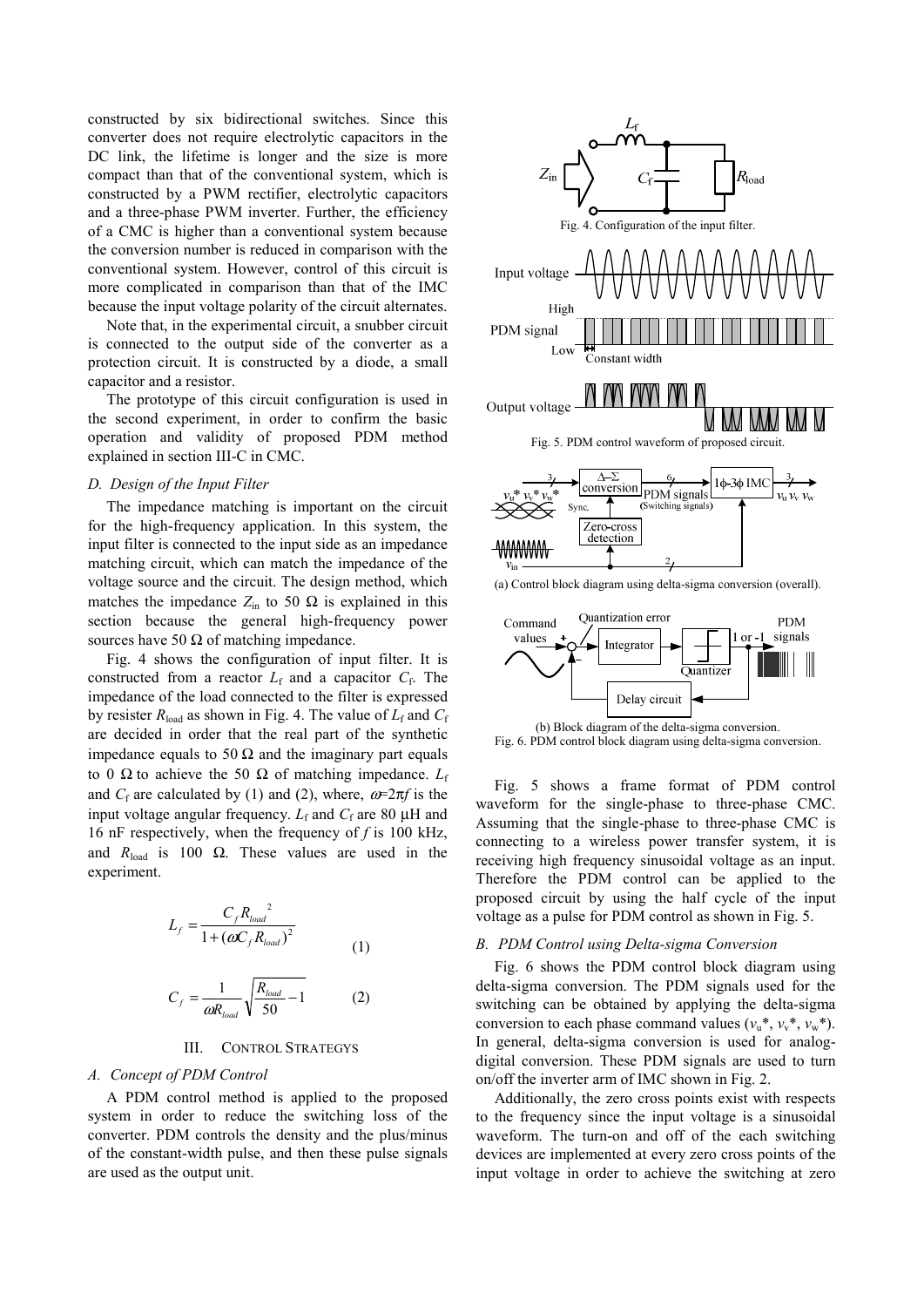voltage. The loss from the switching devices at the converter can reduce drastically because the switching loss can be decreased nearly to zero by the implementation of the switching at zero voltage.

However, there are problems in this method, due to the inverse voltage pulses and clamp phenomena that are constant voltage areas occur shown as Fig. 8. Deltasigma conversion generates the inverse voltage pulses in order to cancel the quantization error shown in Fig. 5(b). In the clamped parts, switching loss increases because the switching at zero voltage cannot be achieved. The clamp phenomenon occurs because when the phase angle between the output voltage and current becomes larger than 30 degrees, the DC link current flows backward to the power source in the inverter side. As a result, the DC link voltage is equaled to the snubber capacitor voltage.

In order to resolve this problem, the PDM based on SVM is proposed to apply for the generator of PDM patterns. The detail of this method is explained in the next section.

## *C. PDM Control based on Space Vector Modulation*

Fig. 7(a) shows the PDM signal generation block based on the SVM. The selected vector signals generated from the SVM is the input to the D flip flop (D-FF). The plus/minus detection signal from the input voltage is used to detect the zero cross points of input voltage, and this signal is an input to the CLK of the D-FF. The output of the D-FF, "Q" is synchronized at the edge of plus/minus signal, which is the zero cross point of the input voltage. After that, the switching signals which correspond to the vectors in Fig. 7(b), are generated from output signals of the D-FF using pattern table in Fig. 7(c). These signals are Switching signals for IMC shown in Fig. 2.

Furthermore, in order to apply this method to CMC shown in Fig. 3, the switching signals are exclusive NORed with the polarity of the input voltage, because it is necessary to exchange the switching signals of the upper arm and the lower arm depending on the polarity of the input voltage.

Therefore, the switching patterns generated by SVM are quantized by the pulse whose width is half cycle of the input voltage and the switching timing is synchronized with the zero cross point of the input voltage. As a result, this proposed method based on SVM can achieve switching at zero voltage.

#### IV. EXPERIMENTAL RESULTS USING INDIRECT MATRIX CONVERTER AND CONVENTIONAL MATRIX CONVERTER

In this chapter, a prototype circuit of IMC and CMC are built and tested in order to demonstrate the validity of the proposed PDM methods.

First, the single-phase to three-phase IMC was tested in the experiment with the two PDM control methods in section IV-A and IV-B. A high-frequency power source, where the matching impedance is 50  $\Omega$  is used as the input of the circuit in order to confirm the basic principle of the two PDM control methods. Table I shows the



(b) Space vector diagram. (c) Switching pattern table. Fig. 7. Control block diagram of the PDM control based on SVM

 $\overline{ON}$ 

 $"0"$ : OFF

| Table I. Experimental Parameters for IMC. |  |
|-------------------------------------------|--|
|                                           |  |

| Table I. Experimental Parameters for IMC.                      |            |              |
|----------------------------------------------------------------|------------|--------------|
| Parameter                                                      |            | Value        |
| Input voltage                                                  |            | 200 V        |
| Input frequency                                                |            | $100$ kHz    |
| Output line-to-line voltage                                    |            | 100V         |
| Output frequency                                               |            | 50 Hz        |
| Carrier frequency<br>(in proposed PDM control<br>based on SVM) |            | 5 kHz        |
| Load                                                           | $R_{load}$ | $100 \Omega$ |
|                                                                | $L$ load   | 10 mH        |

|  | Table II. Experimental Conditions for CMC. |  |  |  |
|--|--------------------------------------------|--|--|--|
|--|--------------------------------------------|--|--|--|

| Parameter                   |                | Value            |  |
|-----------------------------|----------------|------------------|--|
| Input voltage               |                | 70.7 V           |  |
| Input frequency             |                | 100 kHz          |  |
| Output line-to-line voltage |                | 40 V             |  |
| Output frequency            |                | 50 Hz            |  |
| Carrier frequency           |                | 5 kHz            |  |
| Load                        | $R_{load}$     | $16 \Omega$      |  |
|                             | $L_{\rm load}$ | 10 <sub>mH</sub> |  |

experimental conditions.

Secondly, the single-phase to three-phase CMC was tested in the experiment with the proposed PDM control methods, which is based on SVM. A high-frequency power source, where the matching impedance is 0  $\Omega$  is used as the input of the circuit in this experiment. Table II shows the experimental conditions in order to demonstrate the validity of the proposed PDM methods in CMC in section IV-C.

## *A. Experimental Results using IMC with PDM Control using Delta-sigma Conversion*

Fig. 8(a) shows the operation waveforms of the proposed circuit with delta-sigma conversion. From the result, the output voltage and current are 50-Hz sinusoidal waveforms. The PDM control operation using delta-sigma conversion can be verified and confirmed at the experimental results. Similarly to the simulation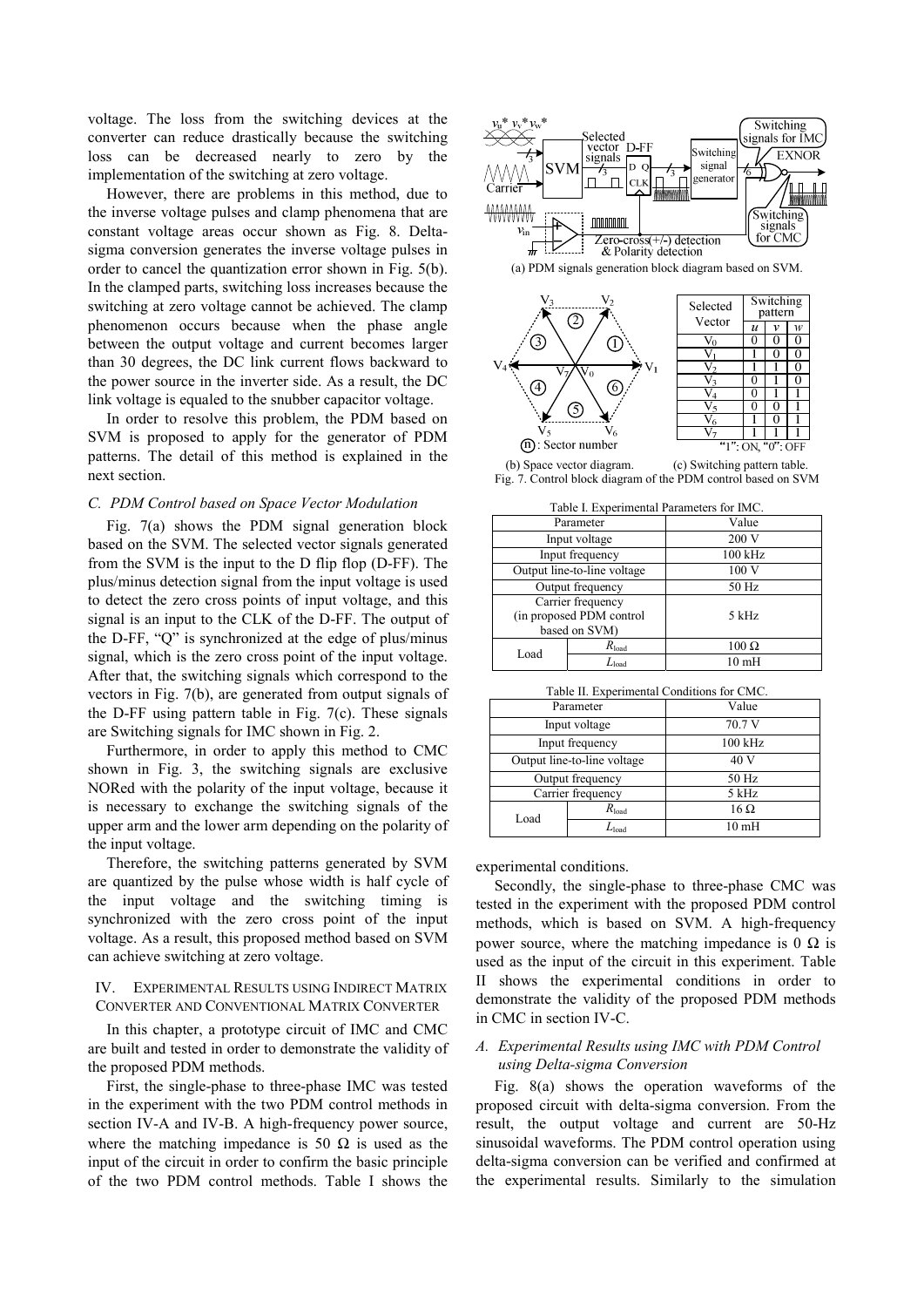results, certain voltage pulses are inversed due to the failure on the pattern conversion.

Fig. 8(b) shows the extended view of the interval "A" in Fig. 8(a). The results confirm that the switching at zero voltage is approximately performed at the zero cross point of the input voltage waveform. However, the switching has a 1 μs delay due to the following reasons; (i) detection of the zero cross points is slow and (ii) the dead time of the inverter. The delay of the zero cross point detection is approximately 0.5 μs, and dead time of the inverter is set to 0.5 μs. The delay can be improved by modifying the zero cross point detection circuit. Thus, the dead time period can be improved by studying and evaluating the device parameters. Additionally, although the switching has a short delay, the surge voltage is lower than that of the hard switching method. However, due to the clamp phenomena, as covered in the section III-B, switching loss increases because switching at zero voltage cannot be achieved. Therefore, the circuit has low efficiency in this experiment.

In addition, Fig. 9 shows the harmonics analysis on the output voltage and input current. From (a), output voltage does not include low-order harmonic components, and the integral-multiple harmonic nearly closed to 200 kHz. The frequency is DC link voltage fluctuating frequency is included in the high-order harmonic components. The output voltage THD of 5.96% is obtained. Moreover, (b) shows that the input current has the integral-multiple harmonic nearly closed to 100 kHz, and therefore input current THD is 79.7%.

## *B. Experimental Results using IMC with PDM Control based on Space Vector Modulation*

Fig. 10(a) shows the operation waveforms of the proposed circuit in the experiment with the PDM control based on SVM. The result confirms that 50 Hz sinusoidal waveforms are obtained on the output voltage and current. The PDM control operation based on SVM can be verified and confirmed from the experimental results. Notice there are no inverse voltage pulses in this case.

Fig. 10(b) shows the extended view of the interval "B" in Fig. 10(a). As a result, the output line-line voltage  $v_{\text{uv}}$ confirms that the switching of the inverter is happened at approximately each zero cross point of the 100 kHz sinusoidal input waveform. However, the switching has a 1 μs delay due to the same reasons as mentioned in the explanation of Fig. 8.

 Fig. 11 shows the harmonics analysis on the output voltage from experimental result with the PDM control based on SVM. From the result, the low-order harmonic components closely to 50 Hz are not included in the output voltage, and the output voltage THD of 2.15% can be obtained. Therefore, the improvement of the output voltage waveform is confirmed. In this case, output voltage includes of the integral-multiple harmonic nearly to the carrier frequency of 5 kHz, which is the switching frequency. Additionally, the integral-multiple harmonic nearly to the 200 kHz is included in the output voltage





because of the same reason as case of Fig. 9. Furthermore, input current includes the integral-multiple harmonic nearly closed to 100 kHz and input current THD is 55.5%.

From these results, the validity of the proposed PDM control for waveform improvement is confirmed. Therefore, in next chapter, the proposed PDM control method is applied to CMC (direct type circuit) in order to check the basic operation of the PDM control in a direct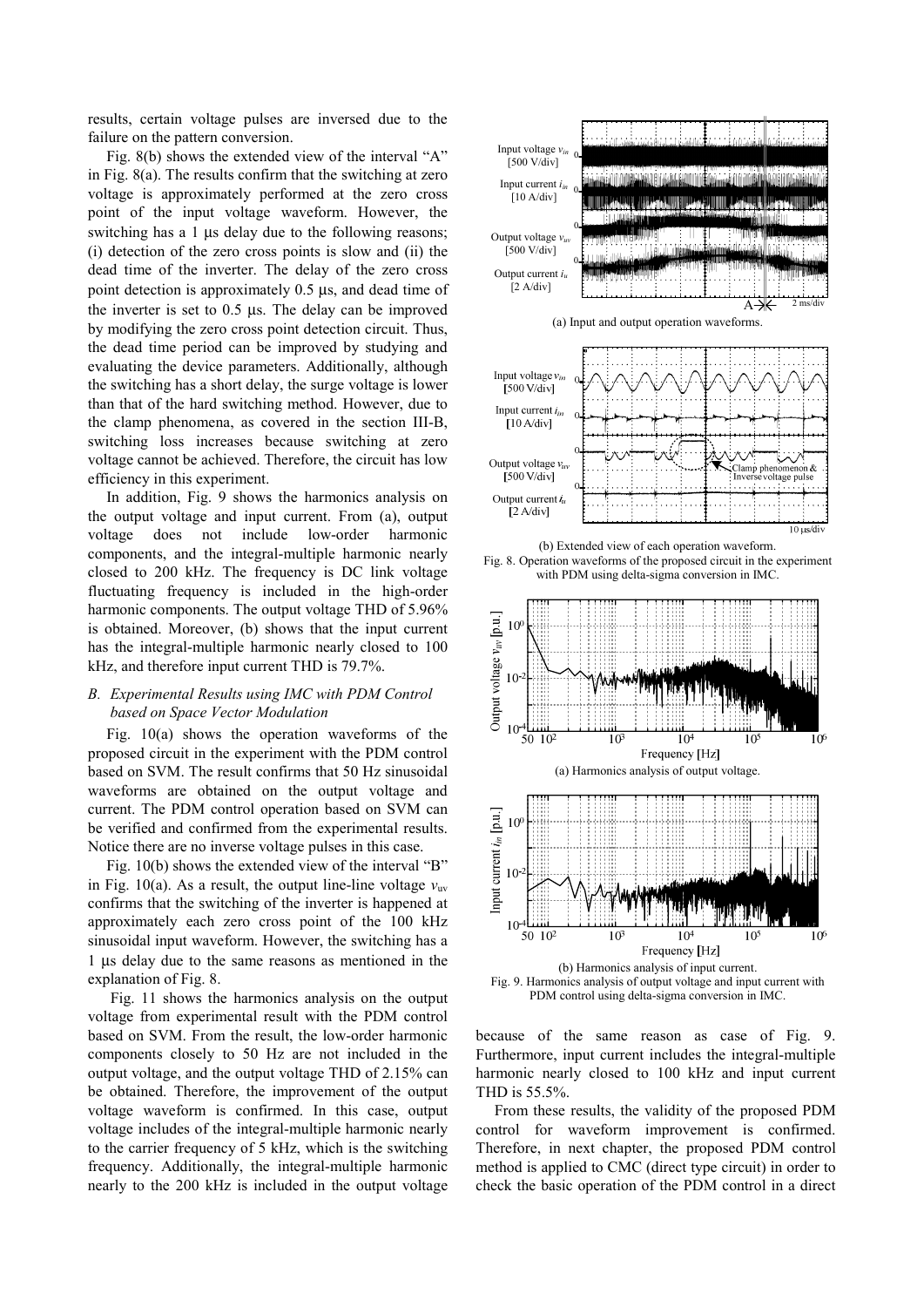type circuit.

## *C. Experimental Results using CMC with PDM Control based on Space Vector Modulation at low voltage condition*

Fig. 12(a) shows the operation waveforms of the proposed circuit in the experiment with PDM control based on SVM. The result confirms that 50 Hz sinusoidal waveforms are obtained on the output voltage and current. The PDM control operation based on SVM can be verified and confirmed at the experimental results. However, the output waveform has a surge voltage because of the switching delay due to the zero cross point detection circuit.

Fig. 12(b) shows the extended view of the interval "C" in Fig. 12(a). As a result, the output line-to-line voltage  $v_{\text{uv}}$  confirms that the switching of the CMC is happened at approximately each zero cross point of the 100 kHz sinusoidal input waveform. Therefore, basic operation of the proposed PDM control based on SVM is confirmed.

Fig. 13(a) shows the harmonics analysis on the output voltage from experimental result with PDM control based on SVM. From the result, the low-order harmonic components of 50 Hz are not included in the output voltage, and the output voltage THD of 3.25% can be obtained. In addition, the output voltage includes the integral-multiple harmonic nearly to the carrier frequency of 5 kHz, which is the control cycle. Additionally, the integral-multiple harmonic nearly to the 200 kHz is included in the output voltage in the high-order harmonic components because the output voltage has the fluctuation, which is twice of the input frequency.

Furthermore, Fig. 13(b) shows the harmonics analysis on the input current. From the result, the input current includes the integral-multiple harmonic nearly closed to 100 kHz and the input current THD is 48.5%, which is large value. However, the harmonics can be eliminated by using small input filter with small capacitor because the cutoff frequency can be very high frequency.

Therefore, the basic operation of the proposed PDM control method in direct type circuit is confirmed from these results.

## V. EFFICIENCY CHARACTERRISTICS AND LOSS ANALYSIS

Fig. 14 shows the efficiency characteristics of the indirect type circuit (IMC) with PDM control using deltasigma conversion and PDM control based on SVM. The input and output voltage conditions are same as shown in table 1, and the output power is controlled by changing the load value. From the result, the efficiency of the circuit is improved as output power increases in both the PDM control methods. Furthermore, the efficiency for the PDM control based on SVM is higher than that for the PDM control using delta-sigma conversion at all measurement regions. This is because the switching loss decreases due to resolution of the clamp phenomenon and reduction of the switching frequency applying the PDM









control based on SVM. As a result, the validity of PDM control based on SVM is confirmed about efficiency improvement.

In addition, the maximum efficiency with PDM control using delta-sigma conversion and with PDM control based on SVM are 93.4% and 97.3% respectively.

Fig. 15 shows the efficiency characteristics of the direct type circuit (CMC) with PDM control based on SVM. The input and output voltage conditions are same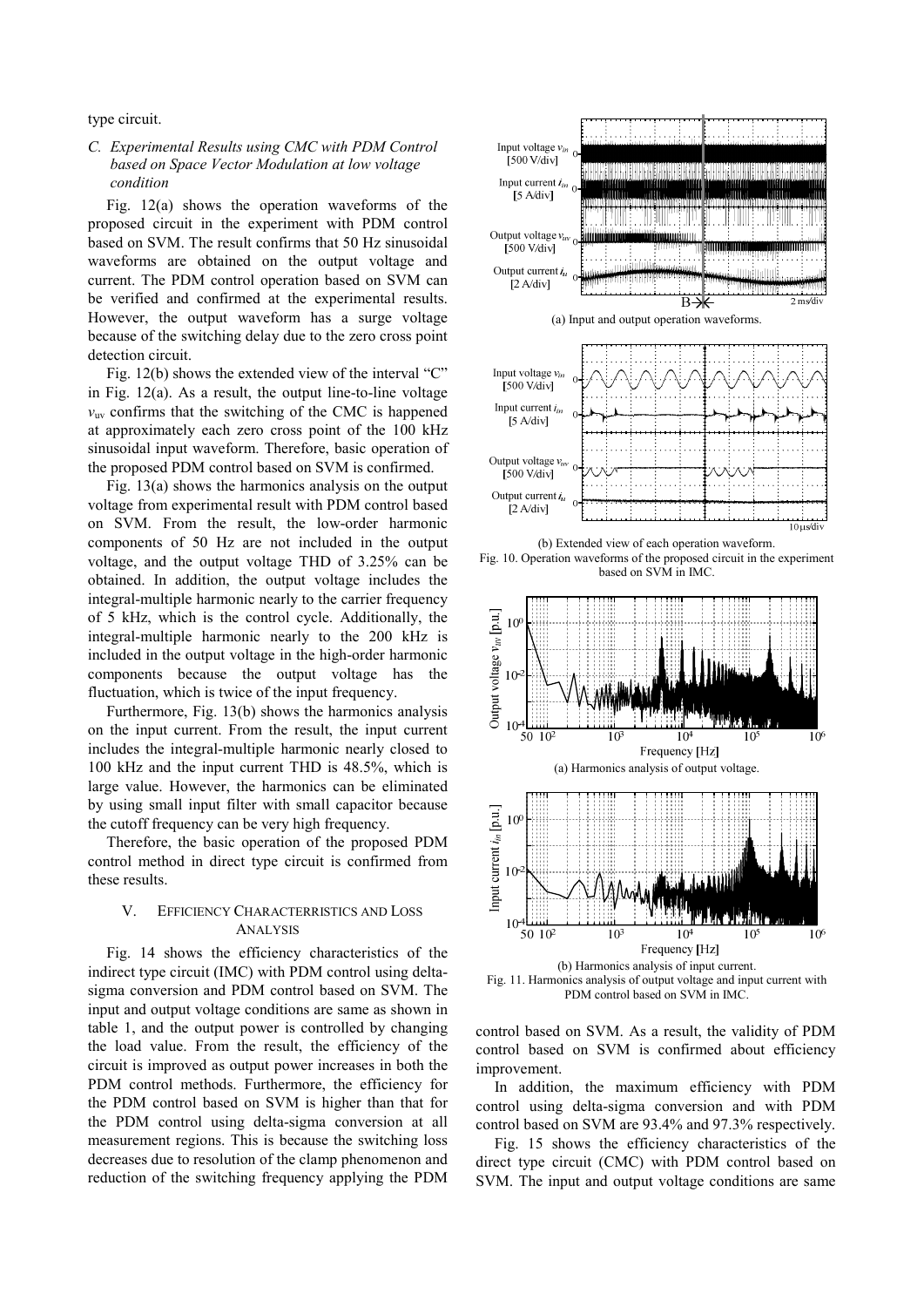as shown in table II, and the output power is controlled by changing the load value as the case of IMC. From the result, the maximum efficiency is 91.5% at load of 35 W. This value is lower than that of IMC. The cause of low efficiency in the CMC circuit is investigated from the result of the loss analysis.

Fig. 16 shows the result of the loss analysis. From the results, it is confirmed that the cause of low efficiency in the CMC circuit is the conduction loss of the switching device is larger than that of IMC. In this experiment, the current value, which flows through switching devices is larger than case of IMC to output same power because the input and output voltage of the circuit is lower than the case of IMC. It is a limitation of the voltage source, which is used in this experiment. In addition, the bidirectional switches have high on-resistance because the bidirectional switches used in CMC construct of two unidirectional switching devices connected in anti-series.

Therefore, the efficiency of IMC improves by making an experiment at high voltage condition and choosing the switching devices, which have lower on-resistance.

It is noted that the recovery losses of the freewheeling diodes (FWD) and diode rectifier are not included in this simulation. Thus the value of the total loss is lower than actual value.

#### VI. CONCLUSIONS

In this paper, the implementation of PDM control methods in a single-phase to three-phase matrix converter for high frequency application is discussed and evaluated by the experiments. In the PDM control using deltasigma conversion, the output waveform has inverse voltage pulse and clamp phenomena on the output voltage waveform. Hence, an improvement method of the output waveform based on SVM is proposed. In SVM, the phase error between the voltage and current are dramatically reduced.

At first a prototype of indirect type circuit has been built and tested. From the results, the switching at zero voltage and clear sinusoidal output waveform have been confirmed. On the other hand, it is confirmed that the PDM control based on SVM can resolve the problems with clamp phenomenon. As a result, the THD of the output voltage with delta-sigma conversion and PDM pattern method based on SVM are 5.96% and 2.15% respectively. Furthermore, the maximum efficiency has been improved from 93.4% to 97.3% by applying the proposed PDM method. From the results, the validity of PDM control based on SVM has been confirmed.

Secondly, a prototype of direct type circuit was built and tested. From the results, the switching at zero voltage and clear sinusoidal output waveform have been confirmed too. As a result, the output voltage THD and input current THD, which is controlled by the proposed PDM based on SVM are 3.25% and 48.5%, respectively.

In addition, the AC-to-AC converter for the highfrequency application such as the proposed circuit is necessary in other case. For example, the MC for high-



Fig. 12. Operation waveforms of the proposed circuit in the experiment based on SVM in CMC.



frequency application can be applied to trans-linked converter, whose secondary side is connected to commercial grid. For downsizing the converter, the transformer for high-frequency link size is a major bottleneck [14]. Therefore, the size of the transformer can be small by higher frequency converter using high-speed switching devices such as SiC and GaN.

In future work, efficiency characteristics of the proposed circuit will be measured, and the zero cross